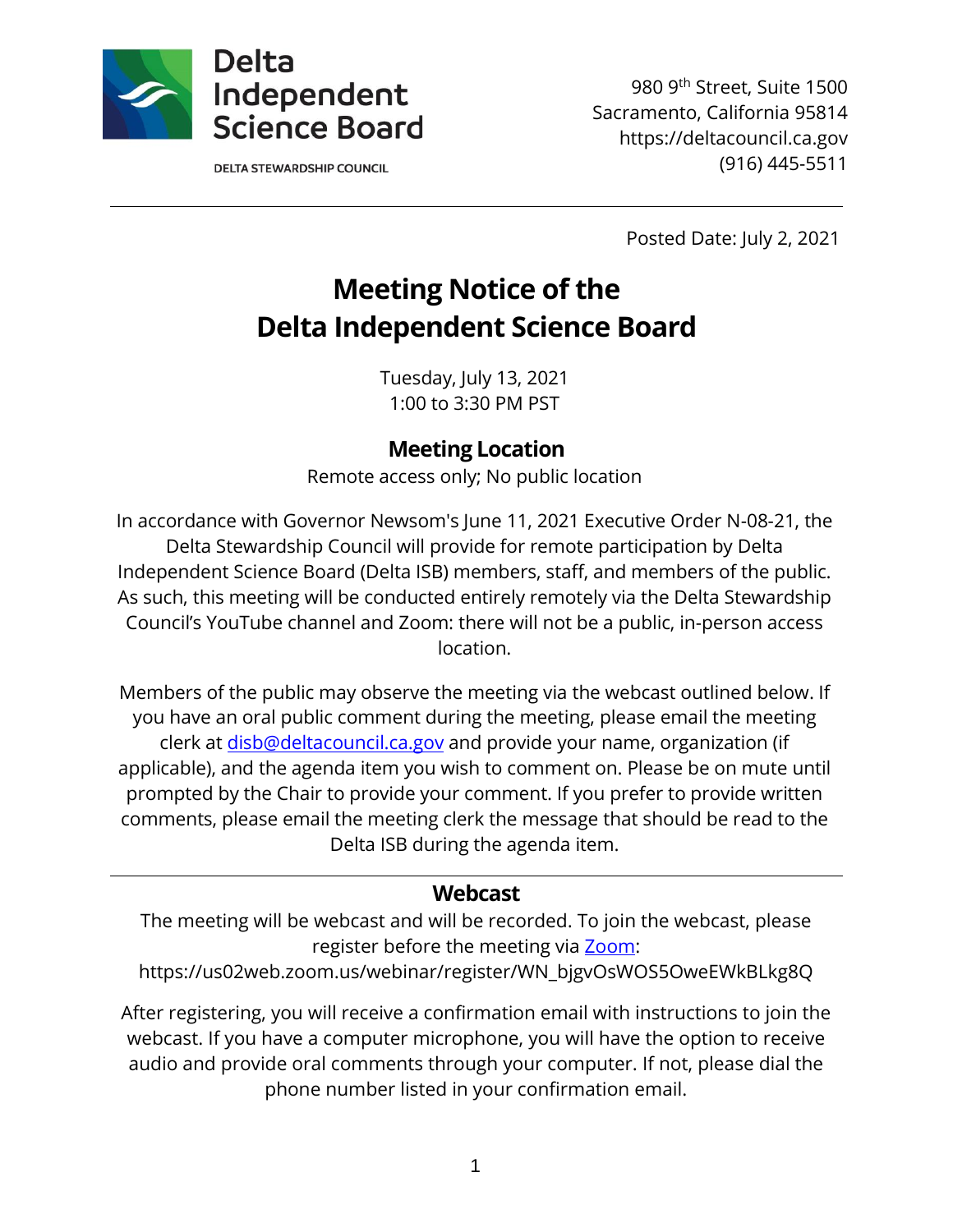Note: Accessing the Zoom webcast requires you to enter your name and email, which may be disclosed as public information. The signal for the live feed may be intermittent due to the internet infrastructure at your location.

# **Other Remote Options**

If you need a phone only option, please call the meeting clerk at 916-445-0637 by 12:00 PM on Tuesday, July 13.

If you prefer a view-only option that does not require registration, the meeting will also be webcast on the [Delta Stewardship Council's YouTube channel:](https://www.youtube.com/watch?v=XY6oWz2-OIE) https://www.youtube.com/watch?v=XY6oWz2-OIE. With this option, you will not be able to provide oral comments.

## **Meeting Materials**

Materials referenced in this notice are available on the [events web page](https://deltacouncil.ca.gov/events.html) at https://deltacouncil.ca.gov/events.html. Members of the public are encouraged to visit the events web page to view the meeting materials.

# **Curtailment of Delta ISB Activities**

As discussed at recent Delta ISB meetings, the current appointment structure of Delta ISB members necessitates greatly curtailing the agenda and activities of the Delta ISB to a much lower level. Substantial delays in many of the Delta ISB's anticipated and legislatively mandated reviews, products, and activities are expected. The Delta ISB is committed to supporting science for the Delta's problems and problem-solving, and looks forward to returning to its high level of productivity as soon as the State fully resolves this issue.

### **Purpose**

The Delta ISB will meet regarding its current reviews and activities, including a discussion on the draft findings and recommendations from its monitoring enterprise review. In addition, the Delta ISB will discuss the current vacancy on the Delta ISB, and how it may want to approach the scope and format of future reviews and activities.

This section describes the highlights. For more information about the meeting, refer to the agenda below.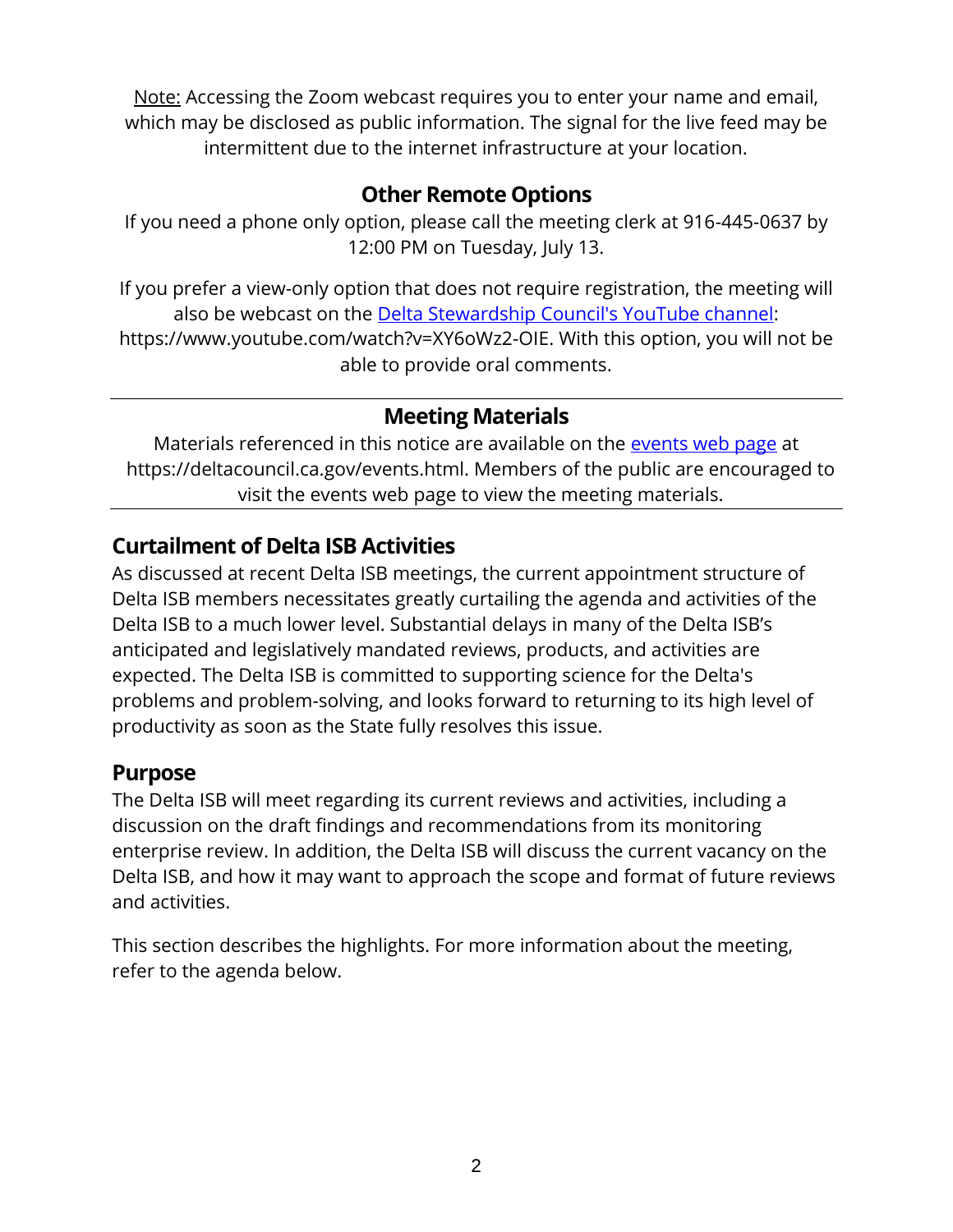# **Agenda**

The agenda items listed below may be considered in a different order pursuant to the determination of the Delta ISB chair. Times listed on the agenda are approximate only. At the discretion of the Delta ISB, all items appearing on this agenda, whether expressly listed for action, may be deliberated upon and may be subject to action.

~ 1:00 PM: Meeting Starts

- 1. Welcome and Declarations
- 2. Delta ISB Chair Report and Business Matters
- 3. Discussion on Resignation of Delta ISB Member James Cloern

Dr. James Cloern has resigned from the Delta ISB, effective June 19, 2021. The Delta ISB will discuss the vacancy and next steps to fill the vacancy with the Delta Stewardship Council and Delta Science Program.

- 4. Delta Stewardship Council Chair and Executive Officer Report (Information Item)
- 5. Delta Lead Scientist Report (Information Item)

Dr. Laurel Larsen will report on recent advances in Delta science and research, including an overview of an article titled, "On the human appropriation of wetland primary production" (Cloern [et al. 2021\)](https://www.sciencedirect.com/science/article/pii/S0048969721021677).

- 6. Delta ISB Updates and Discussion on Current Activities
	- a. Water Supply Reliability Review

The Delta ISB is undertaking a review of the scientific efforts and methods by various programs to estimate and evaluate water supply reliability. For more information on the scope of the review, please refer to the Delta ISB's [water supply reliability review prospectus](http://deltacouncil.ca.gov/pdf/isb/products/2018-04-03-isb-water-supply-prospectus.pdf) and [draft findings and recommendations.](https://deltacouncil.ca.gov/pdf/isb/meeting-materials/2021-06-09-excerpts-delta-isb-water-supply-review.pdf)

b. Monitoring Enterprise Review

The Delta ISB is in the process of reviewing how well monitoring programs are meeting the informational needs of management agencies. There are two components to this review. Component 1 was the development of a comprehensive inventory of monitoring programs in the Delta, which was completed in March 2020 (see